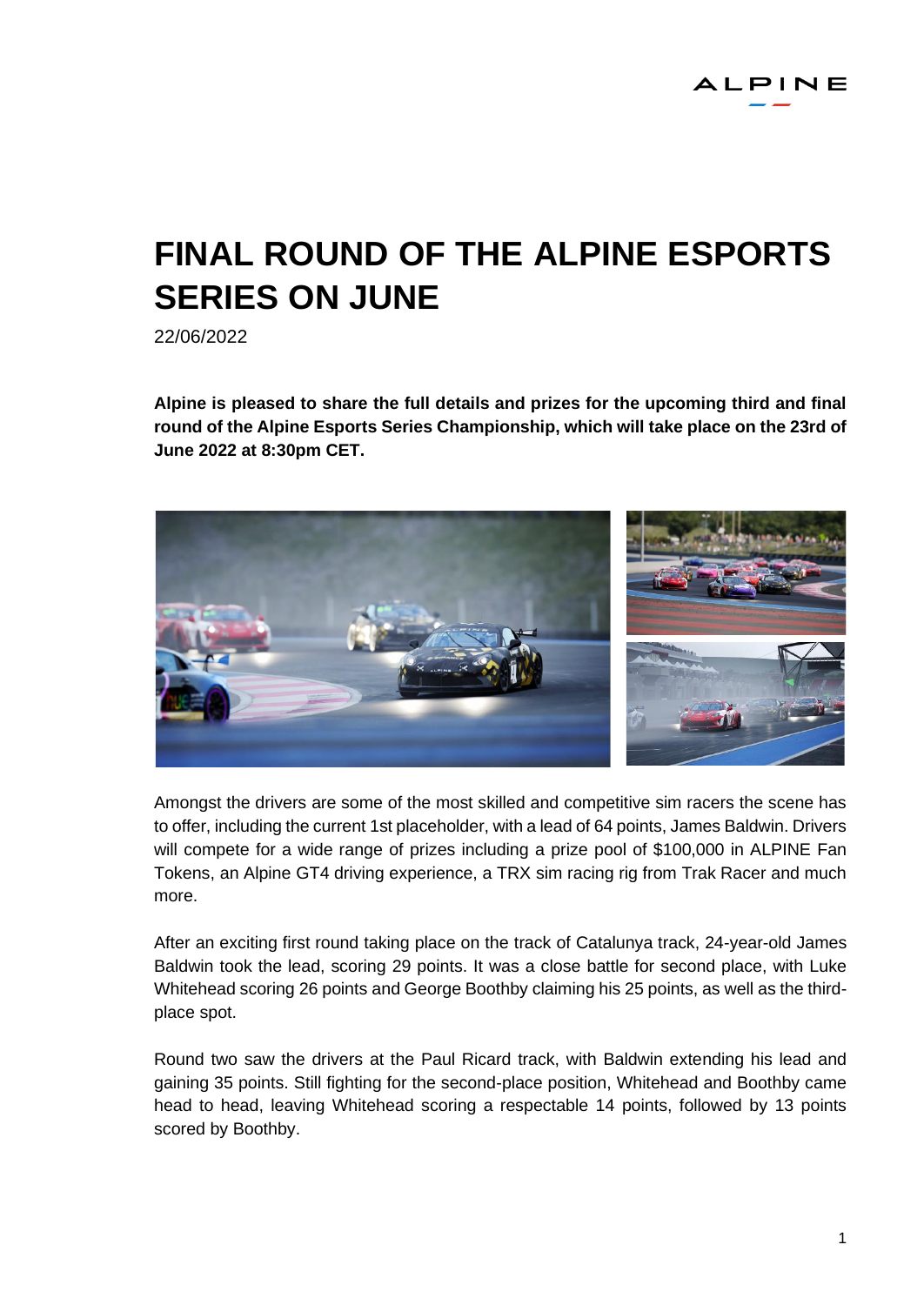

The final instalment in the series, round three, sees the racers at the world-famous German Nürburgring GP track, voted on by the public with a landslide majority.

Powered by Binance, the winning driver will be awarded Champion of the Alpine Esports Series and will take home \$40,000 ALPINE Tokens. The driver in 2nd place will take home \$25,000 ALPINE Tokens, and 3rd place will be rewarded with \$12,000 ALPINE Token.

Additionally, Binance will be giving away Alpine Fan Token and Alpine will be offering Binance Alpine GT4 Proof of Attendance Protocol (POAP) NFTs. To receive a free POAP NFT, viewers must scan 5 QR codes from each of the 5 live streams leading up to the final race.

The winner will also be awarded with a spectacular Alpine A110 GT4 track day experience. The second-place and third-place drivers will take home goodies from the likes of Trak Racer, BenQ Monitor, Philips Hue and FreeM Simracing. The top 5 drivers will have the opportunity to join Shamir's Esports R&D Team and be provided with cutting-edge esports glasses technology.

The thrilling conclusion of the Alpine Esports Series Championship will be broadcasted on Alpine [Twitch](http://www.twitch.tv/alpine) an[d](https://www.youtube.com/c/AlpineCars) [Youtube](https://www.youtube.com/c/AlpineCars) channels*,* as well as o[n](https://www.binance.com/en/live) [Binance Live](https://www.binance.com/en/live) starting at 8:30pm CET

## **CLASSIFICATIONS**

## **Round 1**

- 1. James Baldwin 29 points
- 2. Luke Whitehead 26 points
- 3. George Boothby 25 points
- 4. Marko Pejic 15 points
- 5. Andrea Miatto 14 points

#### **Round 2**

- 1. James Baldwin 35 points
- 2. Marko Pejic 22 points
- 3. Andera Miatto 17 points
- 4. Michele Nerbi 15 points
- 5. Luke Whitehead 14 points

# **General classification**

- 1. James Baldwin 64 total points
- 2. Luke Whitehead 40 total points
- 3. George Boothby 38 total points